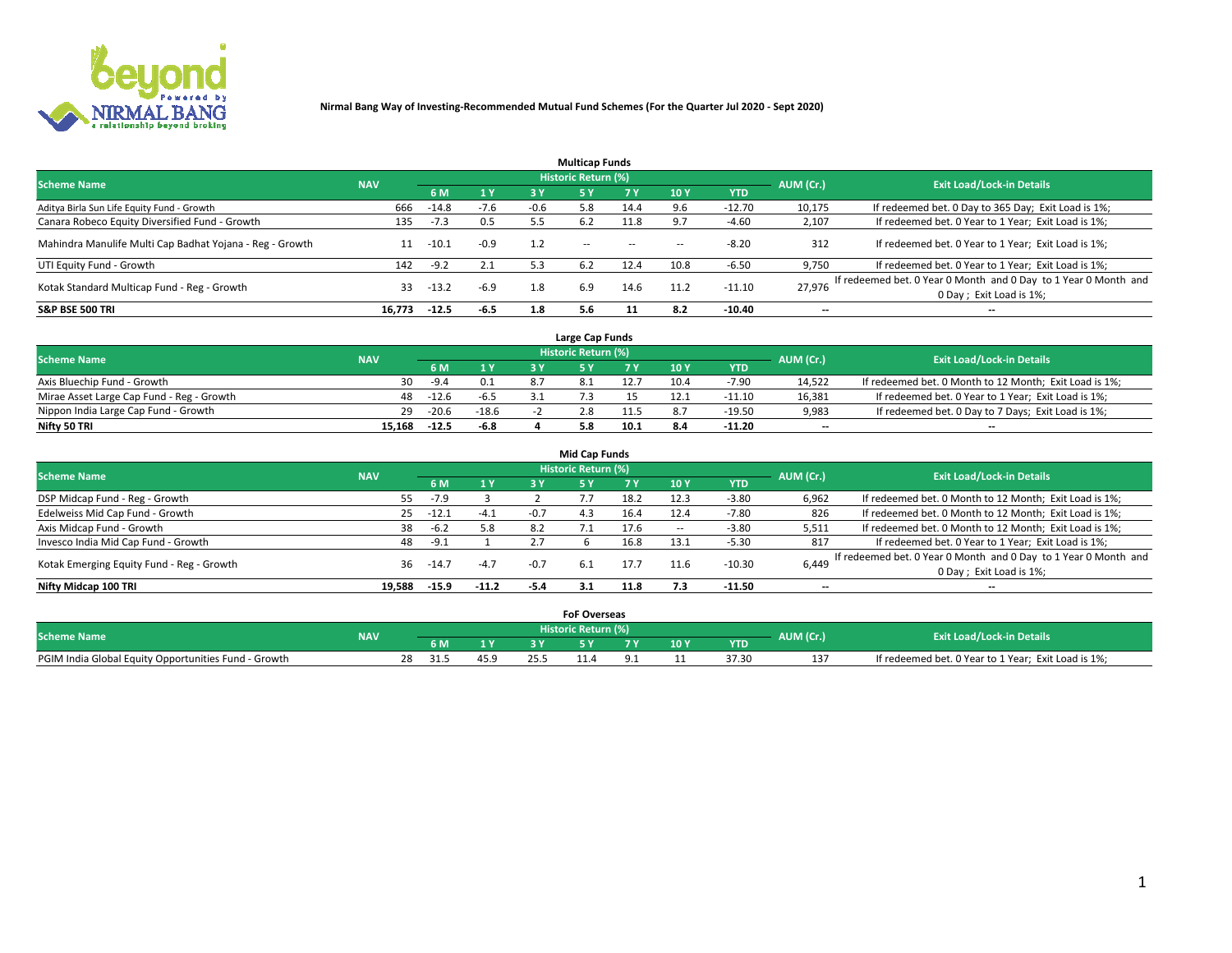

| Large & Midcap                                   |            |         |        |     |                            |      |            |            |           |                                                      |  |  |  |  |
|--------------------------------------------------|------------|---------|--------|-----|----------------------------|------|------------|------------|-----------|------------------------------------------------------|--|--|--|--|
| <b>Scheme Name</b>                               | <b>NAV</b> |         |        |     | <b>Historic Return (%)</b> |      |            |            | AUM (Cr.) | <b>Exit Load/Lock-in Details</b>                     |  |  |  |  |
|                                                  |            | 6 M     | 1 Y    |     |                            |      | <b>10Y</b> | <b>YTD</b> |           |                                                      |  |  |  |  |
| Mirae Asset Emerging Bluechip Fund - Growth      | 54         | $-10.4$ | 0.2    | 4.3 |                            |      |            | -7.20      | 9,834     | If redeemed bet. 0 Year to 1 Year; Exit Load is 1%;  |  |  |  |  |
| Canara Robeco Emerging Equities - Growth         | 91         | -9.4    | $-1.6$ |     |                            | 20.8 | 15.1       | $-6.20$    | 5,162     | If redeemed bet. 0 Year to 1 Year; Exit Load is 1%;  |  |  |  |  |
| Principal Emerging Bluechip Fund - Growth        | 99         | $-11.3$ | $-2.8$ | 0.1 | 6.7                        | 17.6 | 12.3       | $-8.50$    | 1,918     | If redeemed bet. 0 Day to 365 Days; Exit Load is 1%; |  |  |  |  |
| Invesco India Growth Opportunities Fund - Growth | 32         | $-13.5$ | $-4.5$ | 3.1 | 5.6                        | 12.9 | 10.2       | $-11.40$   | 2,498     | If redeemed bet. 0 Year to 1 Year; Exit Load is 1%;  |  |  |  |  |
| Sundaram Large and Mid Cap Fund - Reg - Growth   | 31         | $-17.2$ | $-8.4$ |     |                            | 12.9 | 8.4        | $-15.10$   | 1,113     | If redeemed bet. 0 Day to 365 Days; Exit Load is 1%; |  |  |  |  |
| NIFTY Large Midcap 250 TRI                       | 6.694      | $-12.6$ | -6.1   |     | 6.1                        | 12.9 | 9.2        | -9.80      | $- -$     | $- -$                                                |  |  |  |  |

|                                                     |            |         |        | <b>Focused Funds</b>       |      |        |            |                          |                                                        |
|-----------------------------------------------------|------------|---------|--------|----------------------------|------|--------|------------|--------------------------|--------------------------------------------------------|
| <b>Scheme Name</b>                                  | <b>NAV</b> |         |        | <b>Historic Return (%)</b> |      |        |            | AUM (Cr.)                | <b>Exit Load/Lock-in Details</b>                       |
|                                                     |            | 6 M     | 1 Y    |                            |      | 10 Y   | <b>YTD</b> |                          |                                                        |
| Axis Focused 25 Fund - Growth                       | 28         | $-12.0$ |        |                            | 13.1 | $\sim$ | $-10.30$   | 10,399                   | If redeemed bet. 0 Month to 12 Month; Exit Load is 1%; |
| ICICI Prudential Focused Equity Fund - Ret - Growth | 30         | -1.5    | $-1.6$ |                            | 10.3 |        | 4.40       | 681                      | If redeemed bet. 0 Year to 1 Year; Exit Load is 1%;    |
| SBI Focused Equity Fund - Growth                    | 138        | $-11.8$ | $-3.5$ |                            |      | 13.8   | $-9.80$    | 8,962                    | If redeemed bet. 0 Year to 1 Year; Exit Load is 1%;    |
| <b>S&amp;P BSE 500 TRI</b>                          | 16.773     | $-12.5$ | $-6.5$ |                            |      |        | -10.40     | $\overline{\phantom{a}}$ | $\hspace{0.05cm} \cdots$                               |

|                              |            |         |         |                     | <b>Small Cap Funds</b> |                 |            |           |                                                     |
|------------------------------|------------|---------|---------|---------------------|------------------------|-----------------|------------|-----------|-----------------------------------------------------|
| <b>Scheme Name</b>           | <b>NAV</b> |         |         | Historic Return (%) |                        |                 |            | AUM (Cr.) | <b>Exit Load/Lock-in Details</b>                    |
|                              |            | 6 M     | 1 Y     |                     |                        | 10 <sub>Y</sub> | <b>YTD</b> |           |                                                     |
| HDFC Small Cap Fund - Growth |            | $-19.2$ | $-20$   |                     |                        |                 | $-14.70$   | 7,511     | If redeemed bet. 0 Year to 1 Year; Exit Load is 1%; |
| SBI Small Cap Fund - Growth  | 50.        | $-10.5$ | $-0.9$  |                     | 8.9                    | 16.3            | $-6.80$    | 3,917     | If redeemed bet. 0 Year to 1 Year; Exit Load is 1%; |
| Nifty Smallcap 100 TRI       | 5,917      | $-23.2$ | $-19.6$ | $-13.4$             | -2.L                   |                 | -17.40     | $- -$     | $- -$                                               |

| ELSS Schemes (Tax Saving u/s 80-C)           |            |         |        |                            |            |        |        |            |           |                                  |  |  |  |  |
|----------------------------------------------|------------|---------|--------|----------------------------|------------|--------|--------|------------|-----------|----------------------------------|--|--|--|--|
| <b>Scheme Name</b>                           | <b>NAV</b> |         |        | <b>Historic Return (%)</b> |            |        |        |            | AUM (Cr.) | <b>Exit Load/Lock-in Details</b> |  |  |  |  |
|                                              |            | 6 M     |        |                            |            | 7 Y    | 10 Y   | <b>YTD</b> |           |                                  |  |  |  |  |
| Aditya Birla Sun Life Tax Relief 96 - Growth | 30         | -9.7    | $-1.6$ |                            |            | 14.6   | 9.9    | $-7.90$    | 10,101    | Nil                              |  |  |  |  |
| Axis Long Term Equity Fund - Growth          | 44         | $-12.7$ | $-3.5$ | 5.3                        | 6.7        | 16.2   | 14.2   | $-11.00$   | 20,292    | Nil                              |  |  |  |  |
| Canara Robeco Equity Tax Saver Fund - Growth | 66         | $-5.9$  | 0.6    | 5.8                        | 6.5        | 12.6   | 10     | $-3.70$    | 992       | Nil                              |  |  |  |  |
| Invesco India Tax Plan - Growth              | 50.        | $-9.8$  | $-1.7$ | 3.8                        |            | 14.5   | 11.3   | $-7.70$    | 997       | Nil                              |  |  |  |  |
| Mirae Asset Tax Saver Fund - Reg - Growth    | 17         | $-11.3$ | $-2.9$ | 4.7                        | $\sim$ $-$ | $\sim$ | $\sim$ | $-8.60$    | 3,538     | Nil                              |  |  |  |  |
| S&P BSE 200 TRI                              | 5,449      | $-12.1$ | $-6.1$ | 2.8                        | 5.9        | 11.1   | 8.5    | $-10.30$   | --        | $- -$                            |  |  |  |  |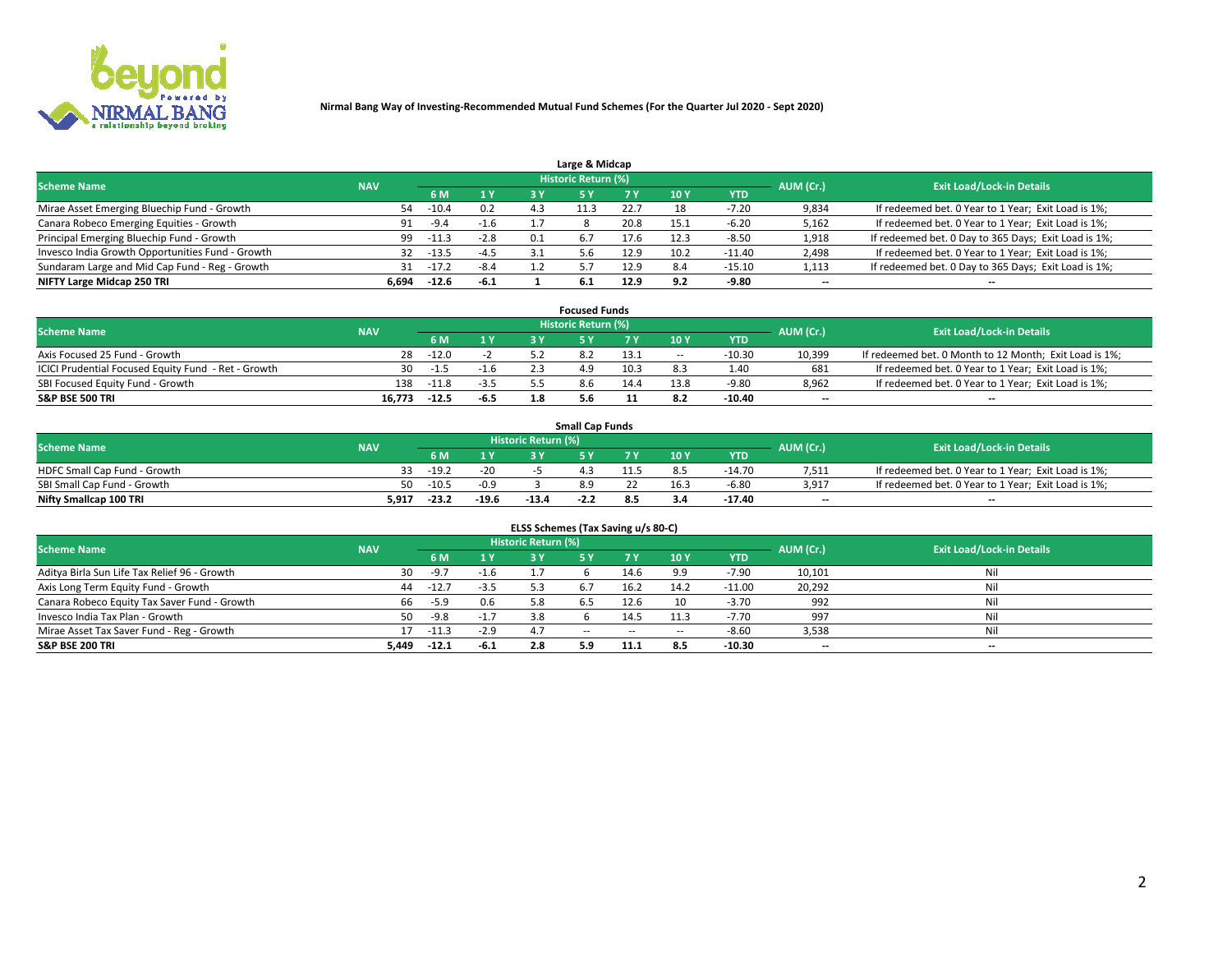

|                                                        |            |            |        |                            | <b>Solution Oriented</b> |      |                          |            |                          |                                                                             |
|--------------------------------------------------------|------------|------------|--------|----------------------------|--------------------------|------|--------------------------|------------|--------------------------|-----------------------------------------------------------------------------|
| <b>Scheme Name</b>                                     | <b>NAV</b> |            |        | <b>Historic Return (%)</b> |                          |      |                          |            | AUM (Cr.)                | <b>Exit Load/Lock-in Details</b>                                            |
|                                                        |            | <b>6 M</b> | 1 Y    | 3 Y                        |                          |      | 10Y                      | <b>YTD</b> |                          |                                                                             |
|                                                        |            |            |        |                            |                          |      |                          |            |                          | If redeemed bet. 0 Year to 1 Year; Exit Load is 3%; If redeemed bet.        |
| <b>HDFC Childrens Gift Fund</b>                        | 119        | $-6.8$     | $-2.2$ |                            | 6.8                      | 12.9 |                          | $-4.90$    |                          | 3,022 1 Year to 2 Year; Exit Load is 2%; If redeemed bet. 2 Year to 3 Year; |
|                                                        |            |            |        |                            |                          |      |                          |            |                          | Exit Load is 1%:                                                            |
| Tata Retirement Savings Fund - Moderate Plan - Reg     | 30         | $-7.6$     | 0.6    |                            |                          | 14.2 | --                       | $-5.80$    | 1,087                    | If redeemed bet. 0 Month to 61 Month; Exit Load is 1%;                      |
| Tata Retirement Savings Fund - Progressive Plan - Reg  | 28         | $-10.7$    | $-1.7$ | 2.8                        |                          | 13.6 | $\overline{\phantom{a}}$ | $-8.70$    | 728                      | If redeemed bet. 0 Month to 61 Month; Exit Load is 1%;                      |
| Tata Retirement Savings Fund - Reg - Conservative Plan | 22         | 2.3        | 6.5    | 5.3                        |                          | 9.4  | --                       | 3.20       | 138                      | If redeemed bet. 0 Month to 61 Month; Exit Load is 1%;                      |
| S&P BSE 200 TRI                                        | 5.449      | $-12.1$    | $-6.1$ |                            | 5.9                      | 11.1 | 8.5                      | $-10.30$   | $\overline{\phantom{a}}$ | $- -$                                                                       |

| <b>Index Fund</b>                                  |            |            |              |                     |    |      |      |            |                          |                                                      |  |  |  |  |
|----------------------------------------------------|------------|------------|--------------|---------------------|----|------|------|------------|--------------------------|------------------------------------------------------|--|--|--|--|
| <b>Scheme Name</b>                                 | <b>NAV</b> |            |              | Historic Return (%) |    |      |      |            | AUM (Cr.)                | <b>Exit Load/Lock-in Details</b>                     |  |  |  |  |
|                                                    |            | <b>6 M</b> | $\sqrt{1}$ V | 2 V                 |    | 7 V  | 10 Y | <b>YTD</b> |                          |                                                      |  |  |  |  |
| HDFC Index Fund-NIFTY 50 Plan                      | 98         | $-13.1$    | $-7.6$       |                     |    |      |      | $-11.80$   | 1,622                    | If redeemed bet. 0 Day to 3 Day; Exit Load is 0.25%; |  |  |  |  |
| ICICI Prudential Nifty Next 50 Index Fund - Growth |            | $-10.6$    | $-5.2$       | $-19$               | 49 |      |      | -8.50      | 729                      | Nil                                                  |  |  |  |  |
| UTI Nifty Index Fund - Growth                      |            | 71 -12.9   |              |                     |    |      |      | -11.60     | 2,362                    | Nil                                                  |  |  |  |  |
| Nifty 50 TRI                                       | 15.168     | $-12.5$    | -6.8         |                     |    | 10.1 |      | $-11.20$   | $\overline{\phantom{a}}$ | $- -$                                                |  |  |  |  |

|                                       |            |         |        |                            | <b>Contra/Value Fund</b> |     |     |            |                          |                                                     |
|---------------------------------------|------------|---------|--------|----------------------------|--------------------------|-----|-----|------------|--------------------------|-----------------------------------------------------|
| <b>Scheme Name</b>                    | <b>NAV</b> |         |        | <b>Historic Return (%)</b> |                          |     |     |            | AUM (Cr.)                | <b>Exit Load/Lock-in Details</b>                    |
|                                       |            |         | 1 V    |                            |                          | 7 V | 10Y | <b>YTD</b> |                          |                                                     |
| Invesco India Contra Fund - Growth    |            | -8.3    | $-1.8$ |                            |                          |     |     | $-5.30$    | 4.662                    | If redeemed bet. 0 Year to 1 Year; Exit Load is 1%; |
| UTI Value Opportunities Fund - Growth | 59         | $-11.4$ | -3.Z   |                            |                          |     |     | $-9.00$    | 4,017                    | If redeemed bet. 0 Year to 1 Year; Exit Load is 1%; |
| <b>S&amp;P BSE 500 TRI</b>            | 16.773     | $-12.5$ | $-6.5$ |                            |                          |     |     | $-10.40$   | $\overline{\phantom{a}}$ | $- -$                                               |

| Sector/Thematic                                                           |            |         |         |                     |     |      |                          |            |           |                                                                              |  |  |  |  |
|---------------------------------------------------------------------------|------------|---------|---------|---------------------|-----|------|--------------------------|------------|-----------|------------------------------------------------------------------------------|--|--|--|--|
| <b>Scheme Name</b>                                                        | <b>NAV</b> |         |         | Historic Return (%) |     |      |                          |            | AUM (Cr.) | <b>Exit Load/Lock-in Details</b>                                             |  |  |  |  |
|                                                                           |            | 6 M     | 1Y      | 3 Y                 | 5 Y |      | 10Y                      | <b>YTD</b> |           |                                                                              |  |  |  |  |
| Canara Robeco Consumer Trends Fund - Reg - Growth                         | 40         | $-9.0$  | 2.2     |                     | 7.9 | 14.1 | 11.8                     | $-6.90$    | 372       | If redeemed bet. 0 Year to 1 Year; Exit Load is 1%;                          |  |  |  |  |
| Mirae Asset Great Consumer Fund - Growth                                  | 33         | $-14.0$ | $-1.4$  | 4.4                 | 8.2 | 14.3 | $\overline{\phantom{a}}$ | $-10.70$   | 940       | If redeemed bet. 0 Year to 1 Year; Exit Load is 1%;                          |  |  |  |  |
| <b>ICICI Prudential Technology Fund - Growth</b>                          | 64         | 5.2     |         | 16.4                | 10  | 16.8 | 14.9                     | 9.90       | 379       | If redeemed bet. 0 Day to 15 Day; Exit Load is 1%;                           |  |  |  |  |
| Nippon India Pharma Fund - Growth                                         | 196        | 26.2    | 36.3    | 13.6                | 6.8 | 15   | 13.8                     | 29.00      | 3,093     | If redeemed bet. 0 Month and 0 Day to 1 Month and 0 Day; Exit<br>Load is 1%: |  |  |  |  |
| BNP Paribas India Consumption Fund - Reg - Growth                         |            | $-7.1$  | 6.5     | $\sim$ $-$          |     |      | --                       | $-4.00$    | 525       | If redeemed bet. 0 Month to 12 Month; Exit Load is 1%;                       |  |  |  |  |
| ICICI Prudential Banking and Financial Services Fund - Retail -<br>Growth | 49         | -31.1   | $-27.5$ | $-5.8$              | 4.6 | 13   | 11.3                     | $-29.70$   | 2,538     | If redeemed bet. 0 Day to 15 Day; Exit Load is 1%;                           |  |  |  |  |
| <b>S&amp;P BSE 500 TRI</b>                                                | 16.773     | $-12.5$ | $-6.5$  | 1.8                 | 5.6 |      | 8.2                      | $-10.40$   | --        | $- -$                                                                        |  |  |  |  |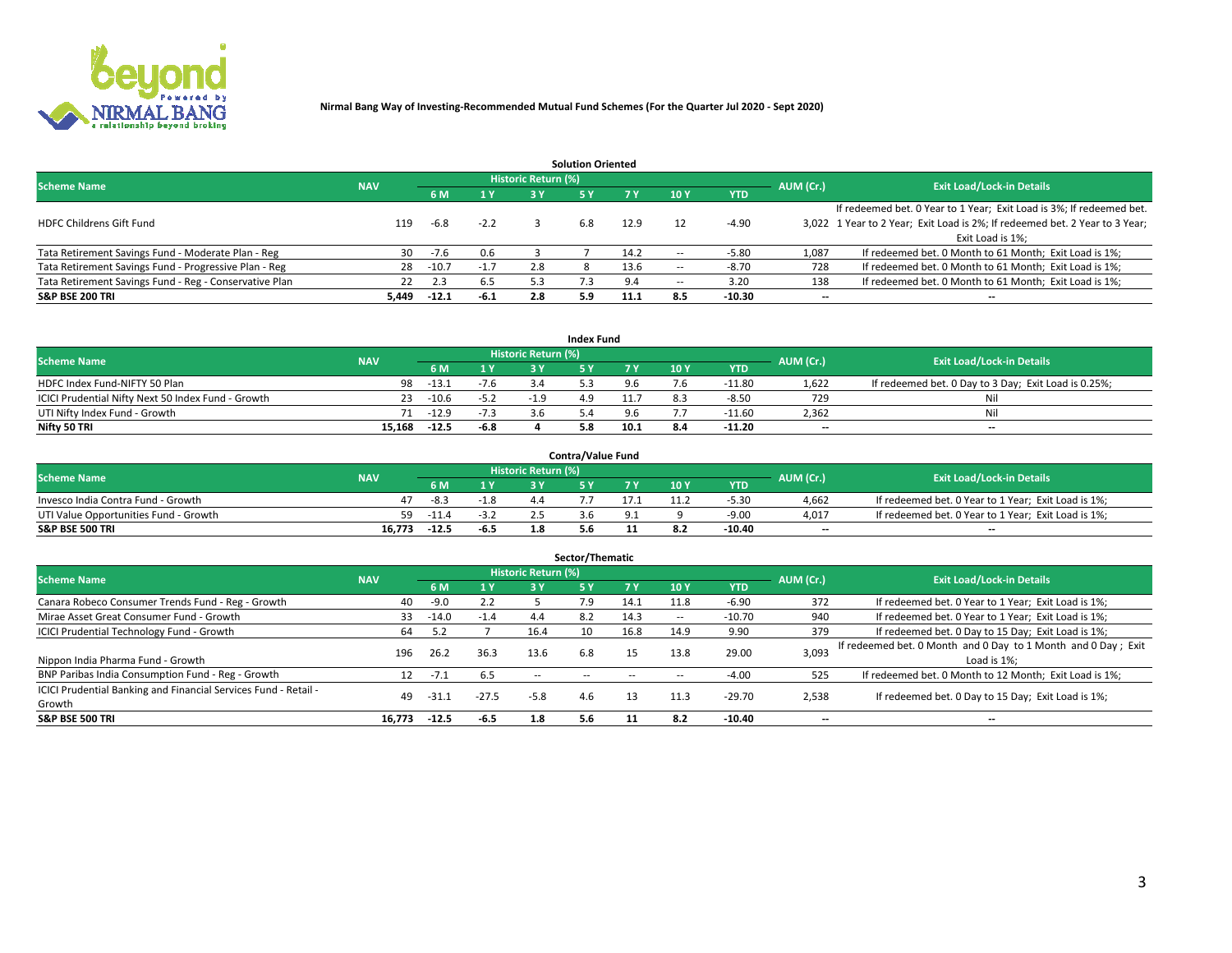

| <b>Dynamic Asset Allocation Funds</b>                   |            |        |        |                     |     |      |        |            |                          |                                                          |  |  |  |  |
|---------------------------------------------------------|------------|--------|--------|---------------------|-----|------|--------|------------|--------------------------|----------------------------------------------------------|--|--|--|--|
| <b>Scheme Name</b>                                      | <b>NAV</b> |        |        | Historic Return (%) |     |      |        |            | AUM (Cr.)                | <b>Exit Load/Lock-in Details</b>                         |  |  |  |  |
|                                                         |            | 6 M    | 1 Y    | 2 V                 |     |      | 10Y    | <b>YTD</b> |                          |                                                          |  |  |  |  |
| ICICI Prudential Balanced Advantage Fund - Reg - Growth | 36.        | $-6.0$ | 0.6    | 4.7                 | 6.7 | 11.3 | 10.6   | $-5.00$    | 25,409                   | If redeemed bet. 0 Year to 1 Year; Exit Load is 1%;      |  |  |  |  |
| Invesco India Dynamic Equity Fund - Growth              | 29         | $-4.5$ | $-1.1$ |                     |     | 10.9 | 8.9    | $-3.90$    | 741                      | If redeemed bet. 0 Month to 3 Month; Exit Load is 0.25%; |  |  |  |  |
| Nippon India Balanced Advantage Fund - Growth           | 90         | $-6.3$ | $-2.8$ | 2.5                 | 4.8 | 10.5 | 8.9    | $-5.00$    | 2,782                    | If redeemed bet. 0 Month to 12 Month; Exit Load is 1%;   |  |  |  |  |
| SBI Dynamic Asset Allocation Fund - Reg - Growth        |            | $-8.3$ | $-3.8$ | 1.9                 |     | --   | $\sim$ | -7.20      | 576                      | If redeemed bet. 0 Month to 12 Month; Exit Load is 1%;   |  |  |  |  |
| NIFTY 50 Hybrid Composite Debt 65:35 Index              | 10.245     | $-4.1$ |        | 6.4                 | 7.5 | 10.2 | 8.9    | $-3.00$    | $\overline{\phantom{a}}$ |                                                          |  |  |  |  |

|                                                 |            |         |        |                     | <b>Hybrid Aggressive</b> |        |      |            |                          |                                                        |
|-------------------------------------------------|------------|---------|--------|---------------------|--------------------------|--------|------|------------|--------------------------|--------------------------------------------------------|
| <b>Scheme Name</b>                              | <b>NAV</b> |         |        | Historic Return (%) |                          |        |      |            | AUM (Cr.)                | <b>Exit Load/Lock-in Details</b>                       |
|                                                 |            | 6 M     | 1 Y    | 2 V                 |                          | 7 V    | 10Y  | <b>YTD</b> |                          |                                                        |
| Canara Robeco Equity Hybrid Fund - Growth       | 166        | $-3.6$  | 3.8    |                     |                          | 13.4   | 10.8 | $-1.50$    | 3,041                    | If redeemed bet. 0 Year to 1 Year; Exit Load is 1%;    |
| SBI Equity Hybrid Fund - Growth                 | 135        | $-8.5$  | $-1.7$ |                     | 6.8                      | 13.1   | 10.4 | $-7.10$    | 30,192                   | If redeemed bet. 0 Month to 12 Month; Exit Load is 1%; |
| Mirae Asset Hybrid - Equity Fund - Reg - Growth | 15         | -7.5    | $-2.3$ | 4.5                 | $\sim$ $-$               | $\sim$ | --   | -6.20      | 3,468                    | If redeemed bet. 0 Year to 1 Year; Exit Load is 1%;    |
| ICICI Prudential Equity & Debt Fund - Growth    | 125        | $-12.3$ |        |                     |                          |        |      | $-10.90$   | 17,615                   | If redeemed bet. 0 Year to 1 Year; Exit Load is 1%;    |
| NIFTY 50 Hybrid Composite Debt 65:35 Index      | 10.245     | $-4.1$  |        | 6.4                 |                          | 10.2   | 8.9  | $-3.00$    | $\overline{\phantom{a}}$ | $- -$                                                  |

| <b>Arbitrage Fund</b>                      |            |    |     |     |                     |  |       |        |            |           |                                                          |  |  |  |
|--------------------------------------------|------------|----|-----|-----|---------------------|--|-------|--------|------------|-----------|----------------------------------------------------------|--|--|--|
| <b>Scheme Name</b>                         | <b>NAV</b> |    |     |     | Historic Return (%) |  |       |        |            | AUM (Cr.) | <b>Exit Load/Lock-in Details</b>                         |  |  |  |
|                                            |            |    | 1 M | 3 M |                     |  |       |        | <b>YTD</b> |           |                                                          |  |  |  |
| IDFC Arbitrage Fund - Reg - Growth         |            |    |     | 4.3 |                     |  |       |        | 4.30       | 8,237     | If redeemed bet. 0 Month to 1 Month; Exit Load is 0.25%; |  |  |  |
| Kotak Equity Arbitrage Fund - Reg - Growth |            | 28 | າ ດ | 4.7 |                     |  |       |        | 5.00       | 15,854    | If redeemed bet. 0 Day to 30 Day; Exit Load is 0.25%;    |  |  |  |
| Tata Arbitrage Fund - Reg - Growth         |            |    | ף י | 5.4 | ב ם                 |  | $- -$ | $\sim$ | 6.00       | 2,062     | If redeemed bet. 0 Day to 30 Day; Exit Load is 0.25%;    |  |  |  |
| Nippon India Arbitrage Fund - Growth       |            | 20 |     |     |                     |  |       |        | 5.10       | 7,847     | If redeemed bet. 0 Month to 1 Month; Exit Load is 0.25%; |  |  |  |

| Overnight Fund                                      |            |     |      |                     |     |     |            |                 |                          |                                  |  |  |  |  |
|-----------------------------------------------------|------------|-----|------|---------------------|-----|-----|------------|-----------------|--------------------------|----------------------------------|--|--|--|--|
| <b>Scheme Name</b>                                  | <b>NAV</b> |     |      | Historic Return (%) |     |     | <b>YTM</b> | Avg             | AUM (Cr.)                | <b>Exit Load/Lock-in Details</b> |  |  |  |  |
|                                                     |            | 1 W | 2 W. | 1 M                 | 3 M | 1 Y |            | <b>Maturity</b> |                          |                                  |  |  |  |  |
| Aditya Birla Sun Life Overnight Fund - Reg - Growth | 1,087      | 2.9 | 2.9  | 2.8                 | 2.9 | 4.Z | 3.1        |                 | 7,621                    | Nil                              |  |  |  |  |
| HDFC Overnight Fund - Growth                        | 2,979      | 2.9 | 2.9  | 2.8                 | 2.8 |     | 3.1418     | 0.00            | 13,989                   | Nil                              |  |  |  |  |
| ICICI Prudential Overnight Fund - Reg - Growth      | 109        | 2.9 | 2.9  | 2.8                 | 2.8 |     | 3.12       |                 | 10,011                   | Nil                              |  |  |  |  |
| Nippon India Overnight Fund - Reg - Growth          | 108        |     |      | 2.9                 |     |     | 3.09       | 0.00            | 5,363                    | Nil                              |  |  |  |  |
| Kotak Overnight Fund - Reg - Growth                 | 1.074      | 2.9 | 2.9  | 2.8                 | 2.8 |     | 3.14415    | 0.00            | 6,183                    | Nil                              |  |  |  |  |
| <b>CRISIL Liquid Fund Index</b>                     | $- -$      | 3.8 | 3.9  | 4.1                 | 4.8 | 5.6 | --         | --              | $\overline{\phantom{a}}$ | --                               |  |  |  |  |

### **Overnight Fund**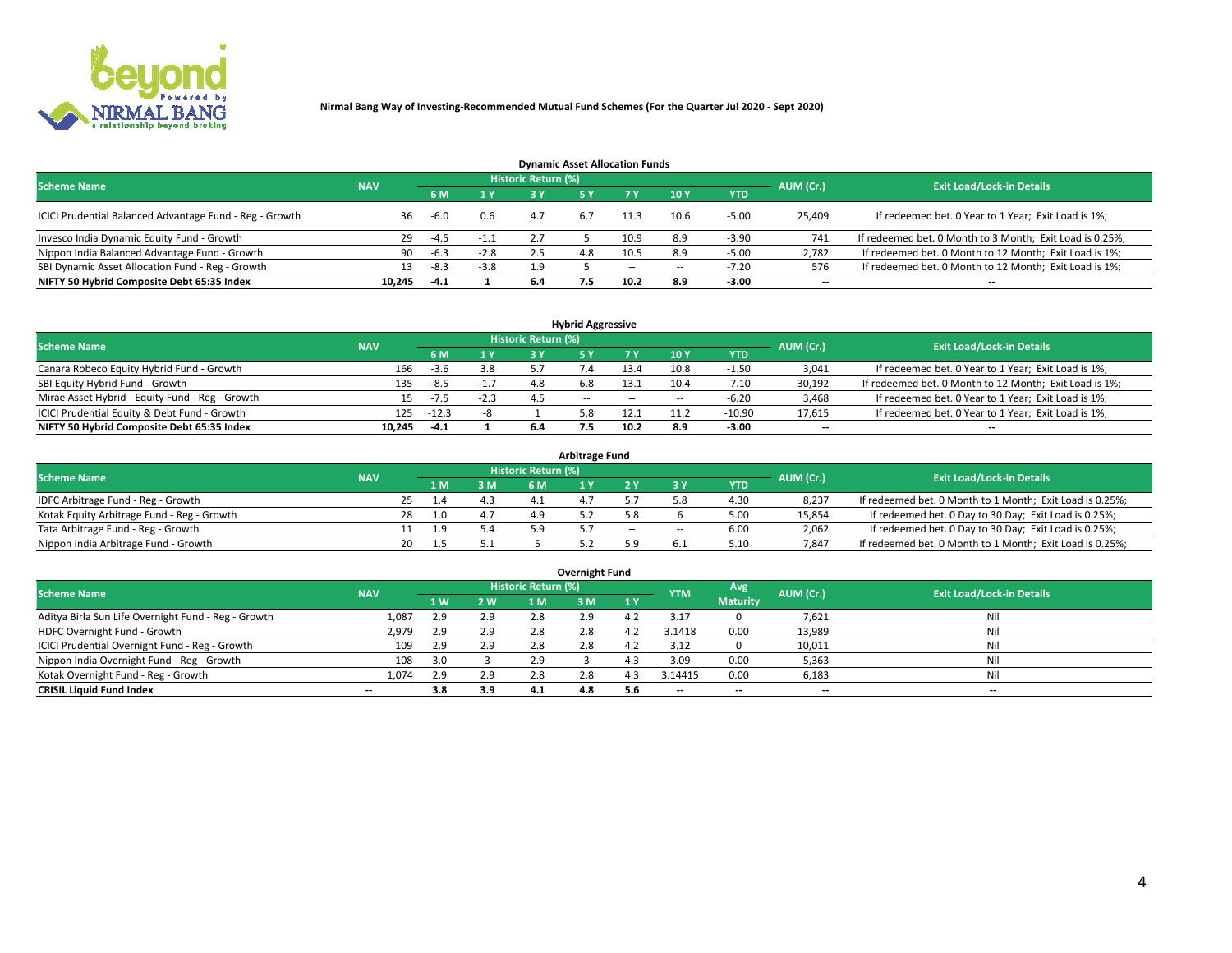

|                                                  |            |     |     |                     | <b>Liquid Funds</b> |     |                          |                 |                          |                                  |
|--------------------------------------------------|------------|-----|-----|---------------------|---------------------|-----|--------------------------|-----------------|--------------------------|----------------------------------|
| <b>Scheme Name</b>                               | <b>NAV</b> |     |     | Historic Return (%) |                     |     | <b>YTM</b>               | Avg             | AUM (Cr.)                | <b>Exit Load/Lock-in Details</b> |
|                                                  |            | 1 W | 2 W | 1 M                 | : M                 | 1Y  |                          | <b>Maturity</b> |                          |                                  |
| Aditya Birla Sun Life Liquid Fund - Reg - Growth | 322        |     | 3.4 | 3.9                 |                     |     | 3.67                     | 0.14            | 36,679                   | *Ref Footnote                    |
| ICICI Prudential Liquid Fund - Reg - Growth      | 296        |     | 3.2 |                     |                     | ، 1 | 4.07                     | $\sim$ $-$      | 57,335                   | *Ref Footnote                    |
| Kotak Liquid Fund - Reg - Growth                 | 4,052      |     | 3.2 |                     | 4.3                 |     | 3.42929                  | 0.12            | 36,040                   | *Ref Footnote                    |
| Nippon India Liquid Fund - Growth                | 4,889      | 3.1 | 3.1 | 3.8                 | 4.6                 |     | 3.57                     | 0.15            | 30,604                   | *Ref Footnote                    |
| Mahindra Manulife Liquid Fund - Reg - Growth     | 1,299      | 3.3 | 3.3 |                     |                     |     | 3.61                     | 0.15            | 2,144                    | *Ref Footnote                    |
| <b>CRISIL Liquid Fund Index</b>                  | $- -$      | 3.8 | 3.9 | 4.1                 | 4.8                 | 5.6 | $\overline{\phantom{a}}$ | $- -$           | $\overline{\phantom{a}}$ | $\overline{\phantom{m}}$         |

|                                              |            |      |      |                            | <b>Ultra Short Fund</b> |        |                          |                 |                          |                                  |
|----------------------------------------------|------------|------|------|----------------------------|-------------------------|--------|--------------------------|-----------------|--------------------------|----------------------------------|
| <b>Scheme Name</b>                           | <b>NAV</b> |      |      | <b>Historic Return (%)</b> |                         |        | <b>YTM</b>               | <b>Avg</b>      | AUM (Cr.)                | <b>Exit Load/Lock-in Details</b> |
|                                              |            | 1 M. | 3 M  | 6 M                        |                         | 3 Y    |                          | <b>Maturity</b> |                          |                                  |
| HDFC Ultra Short Term Fund - Reg - Growth    |            |      | 10.6 |                            |                         | $\sim$ | 4.90271                  | 0.44            | 7,697                    | Nil                              |
| L&T Ultra Short Term Fund - Growth           |            | 59   | 8.6  |                            |                         |        |                          | 0.45            | 1.960                    | Nil                              |
| <b>NIFTY Ultra Short Duration Debt Index</b> | 4,145      | 5.9  | 7.4  | 6.9                        |                         |        | $\overline{\phantom{a}}$ | $- -$           | $\overline{\phantom{a}}$ | $- -$                            |

| <b>Monev Market Fund</b>                                |            |     |      |                     |     |       |                          |                 |                          |                                  |  |  |  |  |
|---------------------------------------------------------|------------|-----|------|---------------------|-----|-------|--------------------------|-----------------|--------------------------|----------------------------------|--|--|--|--|
| <b>Scheme Name</b>                                      | <b>NAV</b> |     |      | Historic Return (%) |     |       | <b>YTM</b>               | 'Avg            | AUM (Cr.)                | <b>Exit Load/Lock-in Details</b> |  |  |  |  |
|                                                         |            | 1 M | 3 M  | 6 M                 |     | -3 Y  |                          | <b>Maturity</b> |                          |                                  |  |  |  |  |
| Aditya Birla Sun Life Money Manager Fund - Reg - Growth | 277        | 8.6 | 10.9 | -8.7                | 7.9 | 7.9   | 4.45                     | 0.58            | 9,214                    | Nil                              |  |  |  |  |
| HDFC Money Market Fund - Growth                         | 4,298      | 8.3 | 11.5 | 87                  |     |       | 4.52615                  | 0.63            | 8,422                    | Nil                              |  |  |  |  |
| Tata Money Market Fund - Reg - Growth                   | 3,536      | 7.9 | 10.2 | 8.2                 |     |       | 4.59475                  | 0.52            | 424                      | Nil                              |  |  |  |  |
| <b>CRISIL Liquid Fund Index</b>                         | $- -$      | 4.1 | 4.8  | 5.2                 | 5.6 | $- -$ | $\overline{\phantom{a}}$ | $-$             | $\overline{\phantom{a}}$ | $\overline{\phantom{a}}$         |  |  |  |  |

|                                       |            |       |     |                     | <b>Short Term Fund</b> |     |      |                 |           |                                  |
|---------------------------------------|------------|-------|-----|---------------------|------------------------|-----|------|-----------------|-----------|----------------------------------|
| <b>Scheme Name</b>                    | <b>NAV</b> |       |     | Historic Return (%) |                        |     | YTM  | Avg             | AUM (Cr.) | <b>Exit Load/Lock-in Details</b> |
|                                       |            | 1 M . | 3 M | 6 M                 |                        | 2V  |      | <b>Maturity</b> |           |                                  |
| HDFC Short Term Debt Fund - Growth    |            | 30.9  | 23  | 14.5                | 11.8                   | 8.9 |      | 3.46            | 11,138    | M                                |
| Nippon India Short Term Fund - Growth | 39         | 23.3  |     |                     | 10.3                   | '.C | 5.86 |                 | 6,825     | N                                |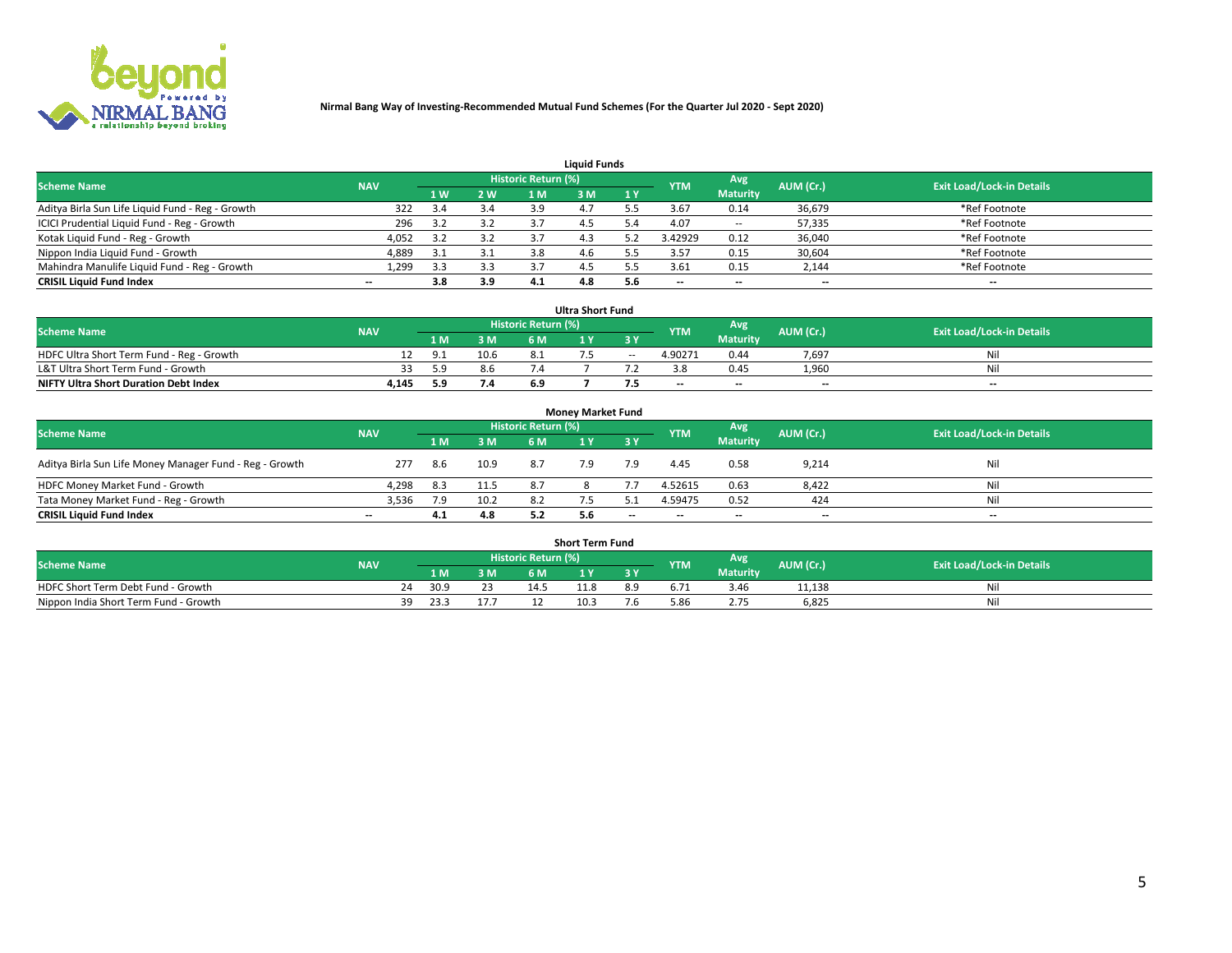

|                                           |            |      |      |                            | <b>Low Duration Fund</b> |            |                 |           |                                  |
|-------------------------------------------|------------|------|------|----------------------------|--------------------------|------------|-----------------|-----------|----------------------------------|
| <b>Scheme Name</b>                        | <b>NAV</b> |      |      | <b>Historic Return (%)</b> |                          | <b>YTM</b> | Avg             | AUM (Cr.) | <b>Exit Load/Lock-in Details</b> |
|                                           |            | 1 M  | 3 M  |                            |                          |            | <b>Maturity</b> |           |                                  |
| Axis Treasury Advantage Fund - Growth     | 2.330      | 14.1 | 13.2 | $Q \Lambda$                |                          |            | 1.06            | 4,955     | Nil                              |
| Canara Robeco Savings Fund - Reg - Growth |            | 11.1 |      |                            |                          | 4.62       | $- -$           | 1,049     | Nil                              |
| IDFC Low Duration Fund - Reg - Growth     | 30         | 14.0 | 12.6 | ດ :                        |                          | 4.12       | 1.01            | 4,575     | Nil                              |

| <b>Banking &amp; PSU Bond Funds</b>                 |            |     |      |      |                     |  |  |            |                 |           |                                  |  |  |  |
|-----------------------------------------------------|------------|-----|------|------|---------------------|--|--|------------|-----------------|-----------|----------------------------------|--|--|--|
| <b>Scheme Name</b>                                  | <b>NAV</b> |     |      |      | Historic Return (%) |  |  | <b>YTM</b> | Avg             | AUM (Cr.) | <b>Exit Load/Lock-in Details</b> |  |  |  |
|                                                     |            |     | 1 M  | 3 M  | 6 M                 |  |  |            | <b>Maturity</b> |           |                                  |  |  |  |
| HDFC Banking and PSU Debt Fund - Reg - Growth       |            |     | 27.6 | 21.4 | 13.4                |  |  | 6.41       | 3.33            | 6.416     | Ni                               |  |  |  |
| Kotak Banking and PSU Debt Fund - Reg - Growth      |            | 49. | 28.2 |      | 14.2                |  |  | 6.11069    | 4.73            | 7,146     | Ni                               |  |  |  |
| Nippon India Banking & PSU Debt Fund - Reg - Growth |            | 16. | 24.6 | 22.8 |                     |  |  |            | 3.27            | 5,211     | Ni                               |  |  |  |

| <b>Corporate Bond Funds</b>                         |            |      |      |                            |      |  |            |          |           |                                                         |  |  |  |  |
|-----------------------------------------------------|------------|------|------|----------------------------|------|--|------------|----------|-----------|---------------------------------------------------------|--|--|--|--|
| <b>Scheme Name</b>                                  | <b>NAV</b> |      |      | <b>Historic Return (%)</b> |      |  | <b>YTM</b> | Avg      | AUM (Cr.) | <b>Exit Load/Lock-in Details</b>                        |  |  |  |  |
|                                                     |            |      | 3 M  | 6 M.                       |      |  |            | Maturity |           |                                                         |  |  |  |  |
| ICICI Prudential Corporate Bond Fund - Reg - Growth |            | 27.6 |      |                            |      |  |            | 3.60     | 15.799    | Nil                                                     |  |  |  |  |
| L&T Triple Ace Bond Fund - Reg - Growth             | 56         | 33.0 | 32.5 | 20.3                       |      |  |            | 8.15     | 3,871     | If redeemed bet. 0 Month to 3 Month; Exit Load is 0.5%; |  |  |  |  |
| Kotak Corporate Bond Fund - Std - Growth            | 2.811      | 23.7 | 18.2 |                            | 10.5 |  | 5.33287    | 2.09     | 4.607     | Nil                                                     |  |  |  |  |

| <b>Credit Risk Fund</b>                    |            |    |      |      |                            |      |       |            |                 |           |                                                           |  |  |
|--------------------------------------------|------------|----|------|------|----------------------------|------|-------|------------|-----------------|-----------|-----------------------------------------------------------|--|--|
| <b>Scheme Name</b>                         | <b>NAV</b> |    |      |      | <b>Historic Return (%)</b> |      |       | <b>YTM</b> | Avg             | AUM (Cr.) | <b>Exit Load/Lock-in Details</b>                          |  |  |
|                                            |            |    | 1 M  | 3M   | 6 M                        |      | 73 Y. |            | <b>Maturity</b> |           |                                                           |  |  |
| ICICI Prudential Credit Risk Fund - Growth |            | 22 | 28.5 | 14.5 | 10.1                       | 10.1 | و.י   | 8.96       | 2.41            | 6,562     | If redeemed bet. 0 Year to 1 Year; Exit Load is 1%;       |  |  |
| HDFC Credit Risk Debt Fund - Reg - Growth  |            |    | 38.3 | 16.9 |                            | 9.2  | 7.2   | 10.0516    | 3.02            | 6,309     | If redeemed bet. 0 Month to 12 Month; Exit Load is 1%; If |  |  |
|                                            |            |    |      |      |                            |      |       |            |                 |           | redeemed bet. 12 Month to 18 Month; Exit Load is 0.5%;    |  |  |
|                                            |            |    |      |      |                            |      |       |            |                 |           | If redeemed bet. 0 Month to 12 Month; Exit Load is 3%; If |  |  |
| SBI Credit Risk Fund - Growth              |            | 33 | 23.9 | 14.6 |                            | 8.6  | 6.7   | 8.33       | 2.65            | 3,895     | redeemed bet. 12 Month to 24 Month; Exit Load is 1.5%; If |  |  |
|                                            |            |    |      |      |                            |      |       |            |                 |           | redeemed bet. 24 Month to 36 Month; Exit Load is 0.75%;   |  |  |

| <b>Floater Fund</b>                      |            |                            |      |      |     |  |    |           |          |           |                                                         |  |
|------------------------------------------|------------|----------------------------|------|------|-----|--|----|-----------|----------|-----------|---------------------------------------------------------|--|
| <b>Scheme Name</b>                       | <b>NAV</b> | <b>Historic Return (%)</b> |      |      |     |  |    | <b>TM</b> | Avg.     | AUM (Cr.) | <b>Exit Load/Lock-in Details</b>                        |  |
|                                          |            |                            | 1 M  | ЗM   | 6 M |  | 2V |           | Maturity |           |                                                         |  |
| Nippon India Floating Rate Fund - Growth |            |                            | 26.9 | 22.: |     |  |    | 5.65      | 2.90     | 11.636    | If redeemed bet. 0 Month to 1 Month; Exit Load is 0.5%; |  |